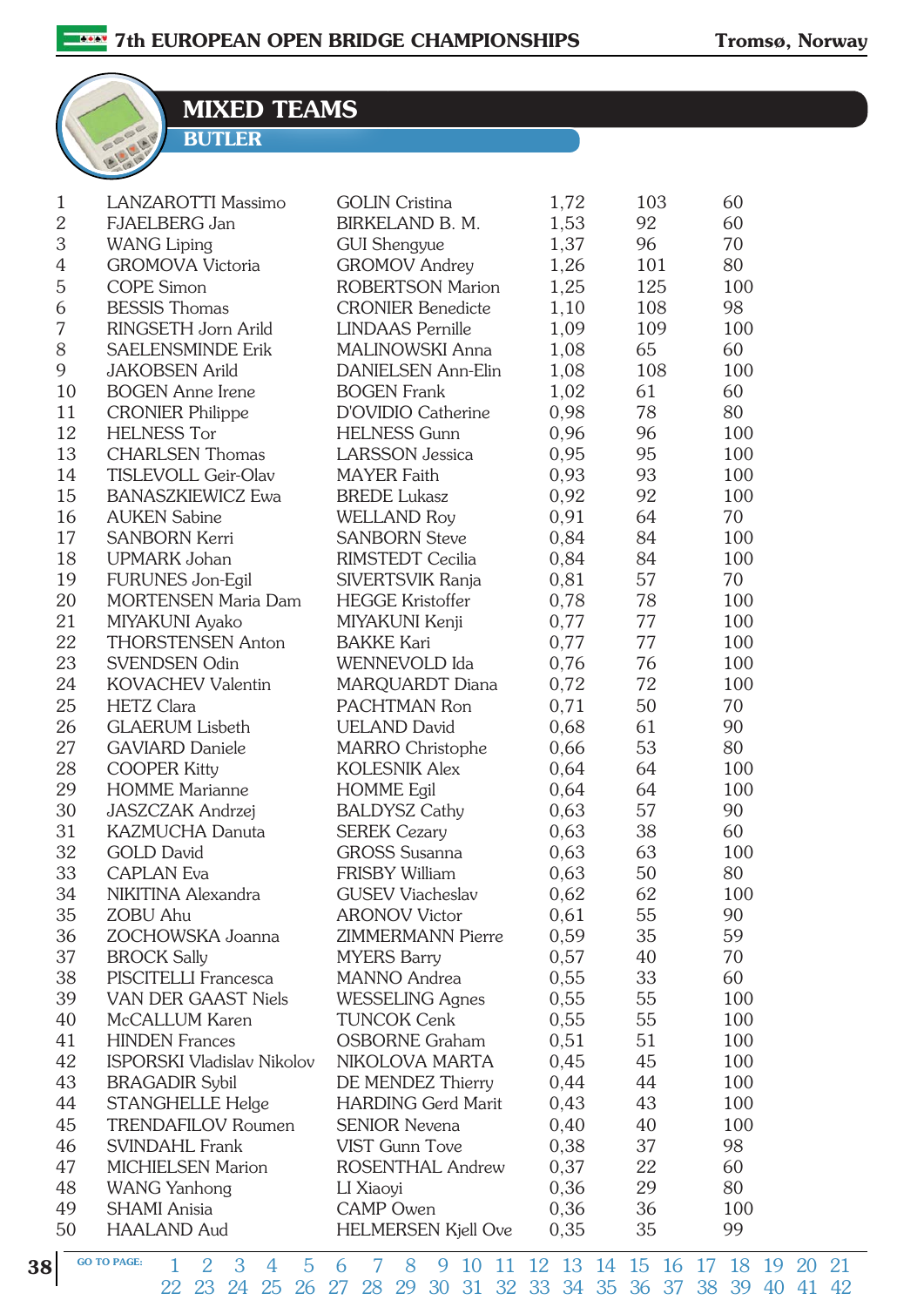## **10027** 7th EUROPEAN OPEN BRIDGE CHAMPIONSHIPS Tromsø, Norway

| 51  | <b>EDLUND</b> Linnea                     | <b>LARSSON Robert</b>        | 0,35    | 35               | 100 |
|-----|------------------------------------------|------------------------------|---------|------------------|-----|
| 52  | <b>HELGEMO</b> Geir                      | <b>LANGELAND</b> Aase        | 0,35    | 35               | 100 |
| 53  | <b>REES</b> Tim                          | <b>PUNCH Sam</b>             | 0,35    | 35               | 100 |
| 54  | <b>SENIOR Brian</b>                      | PENFOLD Sandra               | 0,34    | 34               | 100 |
| 55  | SMYKALLA Gisela                          | <b>SCHNEIDER Michael</b>     | 0,34    | 34               | 100 |
| 56  | FAGERDAL Roger                           | <b>ANDERSEN Wibeke</b>       | 0,34    | 34               | 100 |
| 57  | <b>BROGELAND Boye</b>                    | BROGELAND T. A.              | 0,34    | 27               | 80  |
| 58  | <b>REMEN Solvi</b>                       | <b>BAKKE</b> Tor             | 0,33    | 33               | 100 |
| 59  | <b>BARENDREGT Rosaline</b>               | <b>LAMO</b> Yngve            | 0,33    | 23               | 70  |
| 60  | <b>WELANDER Unni</b>                     | <b>LISLAND</b> Trygve        | 0,32    | 32               | 99  |
| 61  | HOP Jacco                                | <b>WORTEL Meike</b>          | 0,32    | 32               | 100 |
| 62  | <b>BREIVIK Kristine</b>                  | HOYLAND Sven Olai            | 0,29    | 29               | 100 |
| 63  | <b>SUN Shaolin</b>                       | <b>WU Shaohong</b>           | 0,28    | 17               | 60  |
| 64  | <b>BAKKEREN</b> Ton                      | <b>MADSEN Christina Lund</b> | 0,28    | 28               | 100 |
| 65  | KHONICHEVA Elena                         | FEOFANOV Maxim               | 0,26    | 26               | 100 |
| 66  | <b>HELLEMANN Anne-Lill</b>               | <b>HELNESS Fredrik</b>       | 0,24    | 24               | 100 |
| 67  | <b>KOKSOY Enver</b>                      | <b>SEMERCI Umran</b>         | 0,24    | 19               | 80  |
| 68  | <b>BERGHEIM Geir Egil</b>                | <b>KJAER Ellen</b>           | 0,23    | 23               | 100 |
|     |                                          | SOLUM Brit-Helen N.          |         | 22               |     |
| 69  | SOLUM Skjalg Nyheim                      |                              | 0,22    |                  | 100 |
| 70  | <b>VERHEES Jr Louk</b>                   | VIDIGAL Ana Carolina         | 0,20    | 20               | 100 |
| 71  | <b>LESLIE Paula</b>                      | <b>ALLERTON</b> Jeffrey      | 0,20    | 20               | 100 |
| 72  | STABELL Leif-Erik                        | <b>CAMERON Gail</b>          | 0,19    | 19               | 100 |
| 73  | <b>GUNNARSSON Anton Reynir HAGEN Eva</b> |                              | 0,18    | 18               | 100 |
| 74  | <b>SKORCHEV Stefan</b>                   | <b>MALAKOVA Desislava</b>    | 0,17    | 17               | 100 |
| 75  | <b>THORESEN Siv</b>                      | <b>HOILAND Tom</b>           | 0,17    | 17               | 100 |
| 76  | WANG Wen Fei                             | <b>ZHANG Bangxiang</b>       | 0,16    | 11               | 70  |
| 77  | <b>LEV</b> Sam                           | LEVITINA Irina               | 0,16    | 14               | 90  |
| 78  | <b>BRENNE Einar Asbjorn</b>              | <b>MOEN Vigdis</b>           | 0,15    | 15               | 100 |
| 79  | <b>HOWARD</b> Justin                     | <b>DARLING Marina</b>        | 0,15    | 13               | 89  |
| 80  | <b>SARNIAK Anna</b>                      | <b>WOJCIESZEK Jakub</b>      | 0,14    | 11               | 80  |
| 81  | <b>HAUGEN</b> Annika                     | <b>BJERKSET Stein</b>        | 0,12    | 12               | 100 |
| 82  | OLIVIERI Gabriella                       | <b>ZALESKI Romain</b>        | 0,11    | 9                | 80  |
| 83  | <b>HOFTANISKA Thor Erik</b>              | <b>BERTHEAU Kathrine</b>     | 0,09    | 9                | 100 |
| 84  | <b>GINOSSAR Eldad</b>                    | <b>BARR Ronnie</b>           | 0,09    | 6                | 70  |
| 85  | <b>ZUR-CAMPANILE Migry</b>               | MCALLISTER John              | 0,07    | 7                | 100 |
| 86  | <b>BRAATANE Siri</b>                     | <b>BERG Bo Andreas</b>       | 0,07    | 7                | 100 |
| 87  | <b>HOCHEKER Danuta</b>                   | <b>CICHOCKI Miroslaw</b>     | 0,05    | 5                | 100 |
| 88  | <b>FURUTA Kazuo</b>                      | NISHIMURA Teruko             | 0,05    | 5                | 100 |
| 89  | <b>BUGGE Liv</b>                         | <b>JOHNSEN Reidar</b>        | 0,04    | $\overline{4}$   | 89  |
| 90  | <b>GOTARD Barbara</b>                    | <b>GOTARD Tomasz</b>         | 0,04    | 4                | 90  |
| 91  | <b>BRAITHWAITE Andrew</b>                | <b>BRAITHWAITE SUSAN</b>     | 0,03    | 3                | 90  |
| 92  | <b>BREWIAK Grazyna</b>                   | <b>GAWEL Wojciech</b>        | 0,03    | $\mathbf{2}$     | 80  |
| 93  | <b>KOWALSKI Apolinary</b>                | MISZEWSKA Ewa                | 0,01    | $\mathbf{1}$     | 80  |
| 94  | <b>ELIASSEN Erik</b>                     | <b>BJORLO Hilde</b>          | 0,01    | $\mathbf{1}$     | 99  |
| 95  | <b>TESHOME Sarah</b>                     | <b>THROWER James</b>         | 0,01    | $\mathbf{1}$     | 100 |
| 96  | <b>OVESEN</b> Jo-Arne                    | <b>HESKJE Torild</b>         | 0,01    | $\mathbf{1}$     | 100 |
| 97  | <b>SNEVE Sissel</b>                      | RONNING Ola                  | 0,00    | $\mathbf 0$      | 100 |
|     |                                          |                              |         |                  | 60  |
| 98  | MIRKOVIC Ann-Mari                        | <b>HINGE Simon</b>           | 0,00    | $\boldsymbol{0}$ |     |
| 99  | <b>SKJETNE Erlend</b>                    | <b>STOEN Tove</b>            | $-0,01$ | $-1$             | 70  |
| 100 | <b>BREKKE Vegard</b>                     | <b>BONES Turid</b>           | $-0,03$ | $-3$             | 100 |
| 101 | <b>BREKKA Erling</b>                     | ROLFSTAD Inger Skogly        | $-0,05$ | $-5$             | 100 |
| 102 | <b>LINDAHL Solbritt</b>                  | <b>HANSSEN</b> Tore          | $-0,05$ | $-5$             | 100 |
| 103 | DYBDAHL Stig                             | SJODAL Sofie Grasholt        | $-0,06$ | $-6$             | 100 |
| 104 | <b>GRUDE</b> Tor Eivind                  | <b>GRUDE Marian</b>          | $-0,07$ | $-5$             | 70  |
| 105 | <b>ENGEBRETSEN Geir</b>                  | <b>OWER Anita</b>            | $-0,08$ | $-8$             | 99  |
| 106 | EIDE Magne                               | <b>ALFHEIM Margot</b>        | $-0,09$ | $-9$             | 100 |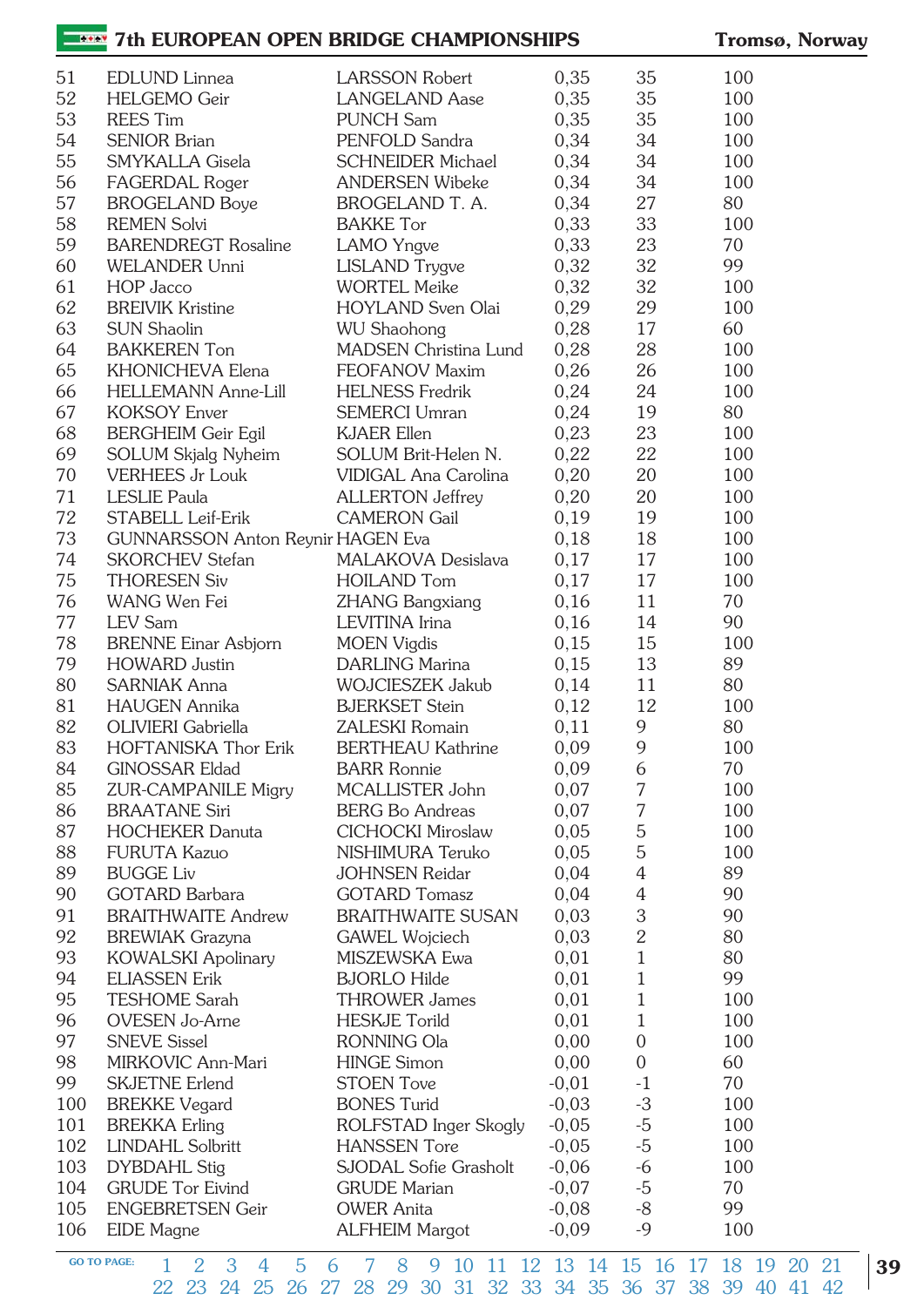### **THE TREAD TREAD TREAD FOR A STATE OF EXAMPLE STATES** Tromsø, Norway

| 107 | MAGNUSSON Stephan                    | <b>DUC</b> Laurence         | $-0,12$ | $-12$ | 100 |
|-----|--------------------------------------|-----------------------------|---------|-------|-----|
| 108 | <b>CRICHTON Ross</b>                 | <b>CRICHTON Pam</b>         | $-0,12$ | $-12$ | 100 |
| 109 | <b>OZTURK</b> Erdem                  | <b>CAKICI</b> Ferda         | $-0,12$ | $-12$ | 100 |
| 110 | <b>FREDIN Peter</b>                  | <b>BLAAGESTAD Lise</b>      | $-0,13$ | $-13$ | 100 |
| 111 | <b>HUANG</b> Yan                     | LU Dong                     | $-0,13$ | -8    | 60  |
| 112 | <b>LYBAEK Astrid Steen</b>           | <b>ELLINGSEN Kristian</b>   | $-0,15$ | $-15$ | 100 |
| 113 | <b>SOLVANG Britt Helene</b>          | <b>KANDAHL Eivind</b>       | $-0,15$ | $-15$ | 100 |
| 114 | <b>ROSSARD Martine</b>               | ROMANOWSKI Jerzy            | $-0,15$ | $-9$  | 60  |
| 115 | OPSAL Kari-Anne                      | <b>GOSVIG Henrik</b>        | $-0,16$ | $-16$ | 100 |
| 116 | <b>NORENG Hans</b>                   | <b>NILSEN Solfrid</b>       | $-0,16$ | $-16$ | 100 |
| 117 | <b>GRAIZER Nurit</b>                 | HORVITZ Shimshon            | $-0,17$ | $-10$ | 60  |
| 118 | PONOMAREVA Tatiana                   | <b>DUBININ Alexander</b>    | $-0,20$ | $-18$ | 90  |
| 119 | <b>UZUM</b> Dogan                    | <b>OZGUNES Ayse</b>         | $-0,20$ | $-20$ | 100 |
| 120 | NEDREBO Sjur                         | LINDSTROEM Mona             | $-0,20$ | $-20$ | 99  |
| 121 | <b>ASLA Ronnaug</b>                  | <b>MARKUSSEN Svein</b>      | $-0,23$ | $-16$ | 70  |
| 122 | <b>FUGLESTAD Ann Karin</b>           | <b>BREKKA</b> Geir          | $-0,23$ | $-23$ | 100 |
| 123 | SJODAL Elisabeth Grasholt            | SJODAL Rolf                 | $-0,23$ | $-23$ | 100 |
| 124 | <b>NAVEH Nurit</b>                   | MERMELSTEIN Gabi            | $-0,25$ | $-15$ | 60  |
| 125 | SALONEN Irmeli                       | <b>MORAWSKI Dariusz</b>     | $-0,27$ | $-27$ | 99  |
| 126 | <b>VOLDOIRE</b> Jean-Michel          | <b>AVON Danielle</b>        | $-0,28$ | $-17$ | 60  |
| 127 | <b>BERKOWITZ Lisa</b>                | <b>BERKOWITZ David</b>      | $-0,30$ | $-30$ | 100 |
| 128 | <b>CURTIS Catherine</b>              | <b>FEGARTY Paul</b>         | $-0,30$ | $-30$ | 100 |
| 129 | <b>RYNNING Erik</b>                  | <b>THOREN Vigdis</b>        | $-0,31$ | $-31$ | 100 |
| 130 | <b>HALFON Nesim Mihail</b>           | <b>HALFON Tola</b>          | $-0,31$ | $-31$ | 100 |
| 131 | <b>THARALDSEN Krista</b>             | <b>HANSEN Rolf</b>          | $-0,32$ | $-32$ | 100 |
| 132 | DE FALCO Dano                        | <b>CAYNE</b> Patricia       | $-0,33$ | $-33$ | 100 |
| 133 | <b>BANKOGLU Ergun</b>                | <b>BANKOGLU Lelia</b>       | $-0,33$ | $-33$ | 100 |
| 134 | <b>ERIKSEN Marianne</b>              | OTTEMO Willy Roger          | $-0,34$ | $-34$ | 100 |
| 135 | <b>KIZILOK</b> Omer                  | <b>KUTUK Basak</b>          | $-0,35$ | $-35$ | 100 |
| 136 | <b>MILL Cathy</b>                    | <b>KILVINGTON Grant</b>     | $-0,38$ | $-23$ | 60  |
| 137 | <b>HANSEN</b> Jonny                  | FOSSUM Ann Birgitte         | $-0,39$ | $-38$ | 98  |
| 138 | <b>JENSSEN</b> Ingebrigt             | <b>RUBACH Berit</b>         | $-0,39$ | $-39$ | 100 |
| 139 | <b>BRENNER</b> Anne                  | <b>CAPRERA David</b>        | $-0,40$ | $-40$ | 100 |
| 140 | <b>VOLL Charlotte</b>                | <b>SOOILAND Tommy</b>       | $-0,41$ | $-37$ | 90  |
| 141 | <b>THOMASSEN Kurt-Ove</b>            | <b>HOLMOY Stine</b>         | $-0,43$ | $-30$ | 70  |
| 142 | <b>BOHNSACK Susanne</b>              | <b>BOHNSACK Henning</b>     | $-0,44$ | $-44$ | 100 |
| 143 | STABELL Tolle                        | <b>VOS Vanessa</b>          | $-0,46$ | $-46$ | 100 |
| 144 | DAI Jianming                         | SHEN (1) Qi                 | $-0,47$ | $-28$ | 60  |
| 145 | <b>PASKE Thomas</b>                  | <b>SEALE Catherine</b>      | $-0,47$ | $-28$ | 60  |
| 146 | <b>JOHANSEN Lars Arthur</b>          | <b>KLINGEN Marte Haugen</b> | $-0,51$ | $-46$ | 90  |
| 147 | PETTERSEN Ann Marie                  | PETTERSEN Knut              | $-0,52$ | $-47$ | 90  |
| 148 |                                      | <b>CAYNE Jimmy</b>          | $-0,53$ | $-53$ | 100 |
| 149 | MITCHELL Jacqui<br><b>LIAN Baard</b> | <b>ROBERTSEN Gunn</b>       | $-0,56$ | $-45$ | 80  |
| 150 |                                      | <b>KHANDELWAL Himani</b>    |         | $-51$ | 90  |
| 151 | <b>KHANDELWAL Rajeev</b>             |                             | $-0,57$ | $-40$ | 70  |
|     | ANFINSEN Ivar M.                     | <b>SOLHEIM Eli</b>          | $-0,57$ |       |     |
| 152 | <b>SIVERTSEN</b> Are                 | <b>GROVE</b> Lisbeth        | $-0,59$ | $-59$ | 100 |
| 153 | <b>KVERNSTROM Kristine</b>           | <b>HUGLEN Harald</b>        | $-0,60$ | $-60$ | 100 |
| 154 | PICUS Sue                            | <b>HOFFMAN David</b>        | $-0,60$ | $-60$ | 100 |
| 155 | <b>WILLENKEN Chris</b>               | <b>BERKOWITZ Dana</b>       | $-0,60$ | $-36$ | 60  |
| 156 | <b>EIDE</b> Lisbeth Aulid            | <b>LOBBEN</b> Terje         | $-0,61$ | $-61$ | 100 |
| 157 | NICOLAYSEN Finn Robert               | FABER Hege Charlotte        | $-0,69$ | $-68$ | 99  |
| 158 | <b>DUBLAND Kirsten</b>               | <b>HERMANSEN Vegard</b>     | $-0,69$ | $-62$ | 90  |
| 159 | <b>BRIGHTLING Richard J</b>          | MOFFAT Leone                | $-0,70$ | $-70$ | 100 |
| 160 | <b>CORNELL Michael</b>               | <b>CORNELL Vivien</b>       | $-0,71$ | $-71$ | 100 |
| 161 | <b>UNDEM Else</b>                    | <b>UNDEM Rolf</b>           | $-0,72$ | $-65$ | 90  |
| 162 | <b>SELFORS Trude</b>                 | <b>ERLANDSEN Tor Einar</b>  | $-0,73$ | $-58$ | 80  |

40 <sup>GO TO PAGE:</sup> 1 2 3 4 5 6 7 8 9 10 11 12 13 14 15 16 17 18 19 20 21 22 23 24 25 26 27 28 29 30 31 32 33 34 35 36 37 38 39 40 41 42 GO TO PAGE: